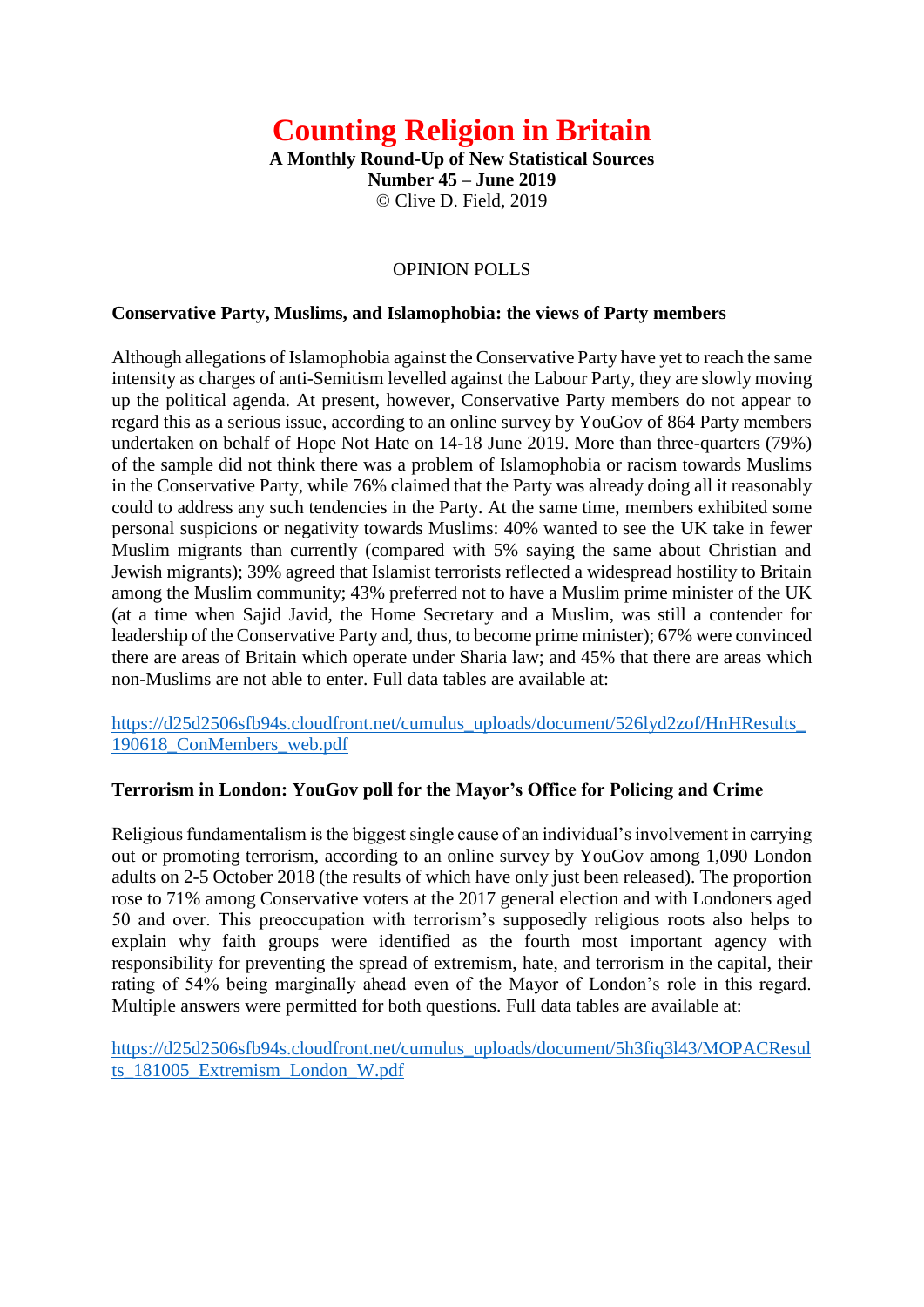#### FAITH ORGANIZATION STUDIES

#### **Allchurches Trust survey of children's and young people's ministry in UK and Ireland**

The Allchurches Trust surveyed more than 800 churches in the UK and Ireland in April 2019, in order to gain insight into their work with children (aged 0-10) and young people (aged 11- 18) and in preparation for the launch of the Trust's Growing Lives grants programme. Twothirds (67%) of churches reported that they had five or fewer young people in their worshipping community (with 26% having none) while 45% had five or fewer children (and 15% none). Only 58% of places of worship offered any activities for young people, and 41% acknowledged that their provision in this area was inadequate. Rather more, 82%, put on activities for children, albeit just 58% rated this ministry as good or excellent. Overall, the biggest barrier that churches faced in organizing high-quality activities for children and young people was the lack of leaders to run them (75%), coupled with a lack of young people (59%) and children (52%) attending church. However, for churches in the most disadvantaged communities, the biggest challenge was lack of funding (73% against 48% for all places of worship). A full report on the survey has not been published, but there is a press release from the Trust at:

<https://www.allchurches.co.uk/news/growing-lives-helping-churches-connect-young-people>

#### **Church of England's digital outreach: LentPilgrim and EasterPilgrim reflections, 2019**

The Church of England's 2019 series of print and digital Lent and Easter reflections, respectively entitled LentPilgrim (focusing on the Beatitudes) and EasterPilgrim (focusing on the Lord's Prayer), had an overall reach of 6.9 million, through the Church's national social media, a dedicated app, email, and Alexa. More than 40,000 copies of the accompanying booklets were sold, while a survey sent to the 26,000 subscribers to LentPilgrim emails elicited an appreciative response. The Church's press release is at:

[https://www.churchofengland.org/more/media-centre/stories-and-features/lent-and-easter](https://www.churchofengland.org/more/media-centre/stories-and-features/lent-and-easter-reflections-reach-nearly-7-million)[reflections-reach-nearly-7-million](https://www.churchofengland.org/more/media-centre/stories-and-features/lent-and-easter-reflections-reach-nearly-7-million)

## **Three years' worth of Church of England national safeguarding data**

The Church of England has published *Diocesan Self-Assessment Key Safeguarding Data, 2015-2017*, a nine-page summary compiled from diocesan returns sent to the Church's National Safeguarding Team (which was formed in 2015). There were 3,287 safeguarding concerns or allegations relating to children, young people, and vulnerable adults notified to the dioceses in 2017, 17% more than in 2016 and 50% more than in 2015. However, the increase between 2016 and 2017 was concentrated among adults, with a decline in concerns or allegations relating to children. More than two-fifths (42%) of the cases in 2017 related to sexual abuse but the figure rose to 53% for those involving children. Of all concerns or allegations in 2017, 28% were reported to statutory authorities. The document is available at:

[https://www.churchofengland.org/safeguarding/promoting-safer-church/safeguarding-news](https://www.churchofengland.org/safeguarding/promoting-safer-church/safeguarding-news-statements/safeguarding-data-report-2015-17)[statements/safeguarding-data-report-2015-17](https://www.churchofengland.org/safeguarding/promoting-safer-church/safeguarding-news-statements/safeguarding-data-report-2015-17)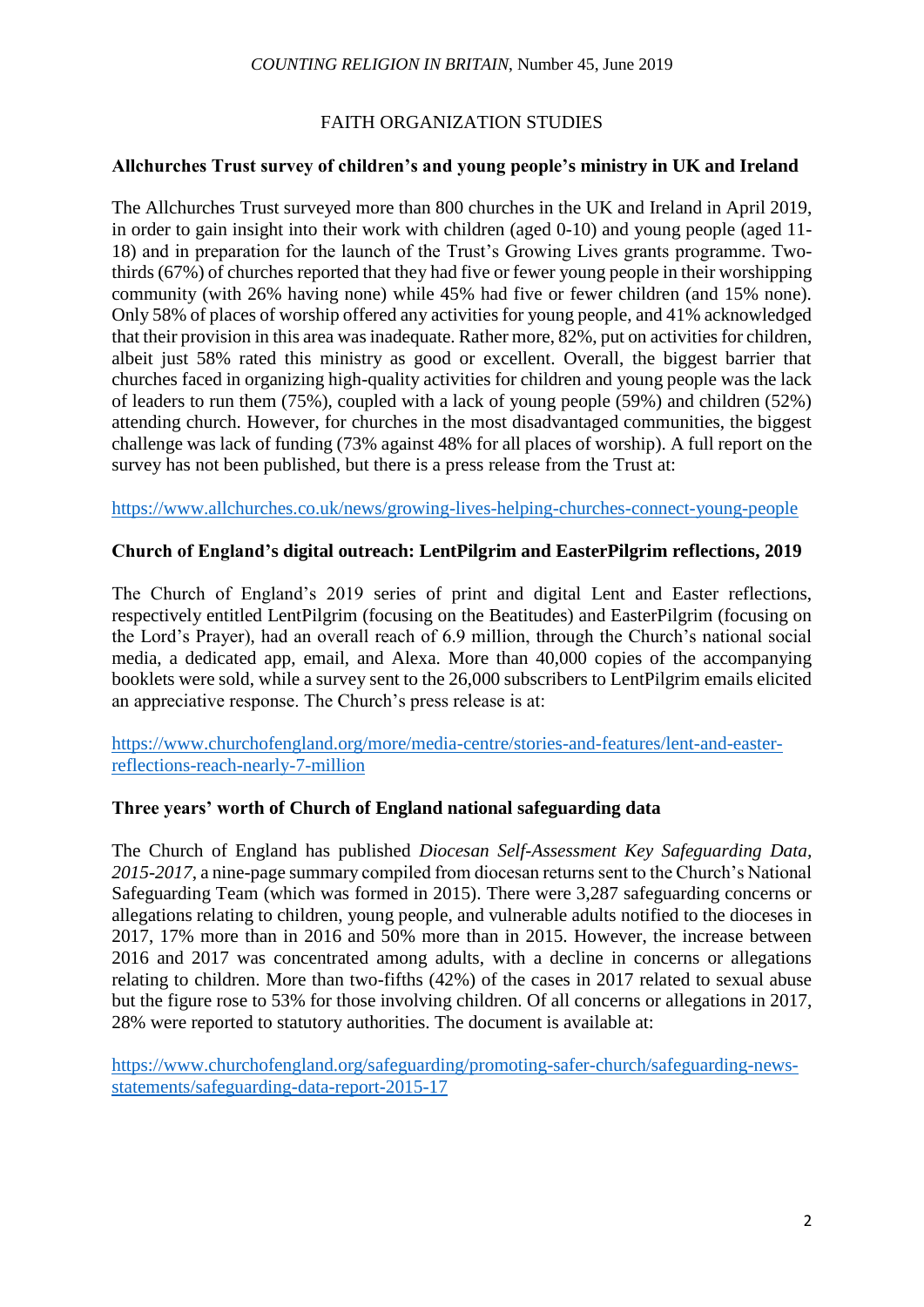# *British Sikh Report***, 2019**

The team of young Sikh professionals behind the *British Sikh Report* has published the findings of its seventh annual survey. This was completed, primarily online, early in 2019 by 2,487 selfidentifying Sikhs aged 16 and over and living in the UK. The sample was self-selecting, recruited by snowballing techniques and social media, and may not be fully representative of the Sikh community in the UK. In particular, there was under-representation of older age groups, relative to the 2011 population census. The questionnaire covered a wide range of demographics; identity, ethnicity, and religious observance; and attitudes to a range of topical issues, this year comprising: 2019 Sikh anniversaries, adoption and fostering, disabilities and caring, drugs and alcohol consumption, mental health and suicide, and organ donation. The 43 page report is available at:

<http://www.britishsikhreport.org/british-sikh-report-2019/>

# OFFICIAL AND QUASI-OFFICIAL STATISTICS

## **Gift Aid payments made to charitable sectors, 2014/15 to 2018/19**

The Government has published experimental statistics of UK Gift Aid payments made to the various charitable sectors, including religion, in England and Wales for the past five financial years. The proportional share for charities reporting to be in the religion sector rose slightly, from 11.7% in 2014/15 (equivalent to £140 million) to 11.9% in 2018/19 (£160 million). The table is at:

[https://assets.publishing.service.gov.uk/government/uploads/system/uploads/attachment\\_data](https://assets.publishing.service.gov.uk/government/uploads/system/uploads/attachment_data/file/811751/Table_9.pdf) [/file/811751/Table\\_9.pdf](https://assets.publishing.service.gov.uk/government/uploads/system/uploads/attachment_data/file/811751/Table_9.pdf)

## **Religious profession of UK-domiciled university students in England**

The Office for Students has published a brief note on the diversity of UK-domiciled entrants to English higher education institutions, including their religious affiliation. In 2017/18, no religion was the most common self-identification of undergraduate entrants (44.5%), followed by Christianity (29.1%). Among postgraduate entrants for the same year, 39.1% professed no religion and 30.4% Christianity. The note is available at:

[https://officeforstudents.org.uk/media/ade0e0e5-5f2a-4df8-a5ed-f4c261b0d984/ed-summary](https://officeforstudents.org.uk/media/ade0e0e5-5f2a-4df8-a5ed-f4c261b0d984/ed-summary-document-experimental-may-2019.pdf)[document-experimental-may-2019.pdf](https://officeforstudents.org.uk/media/ade0e0e5-5f2a-4df8-a5ed-f4c261b0d984/ed-summary-document-experimental-may-2019.pdf)

#### **Religious affiliation of Scottish Government workforce, March 2019**

As a facet of its diversity monitoring, the Scottish Government has published its latest return of the religious affiliation of its core (directly employed) staff, a series which stretches back to December 2015. During the quarter to the end of March 2019, 40.6% of the 6,689 Scottish Government staff professed no religion, 28.3% identified with some faith (13.4% Church of Scotland, 7.8% Roman Catholic, 5.3% other Christian, and 1.8% non-Christian), with the religion of the remaining 31.2% unrecorded (4.5% prefer not to say and 26.7% unknown). The series may be found in table 9 of *Scottish Government Workforce Information Tables and Charts, Q1 2019* at: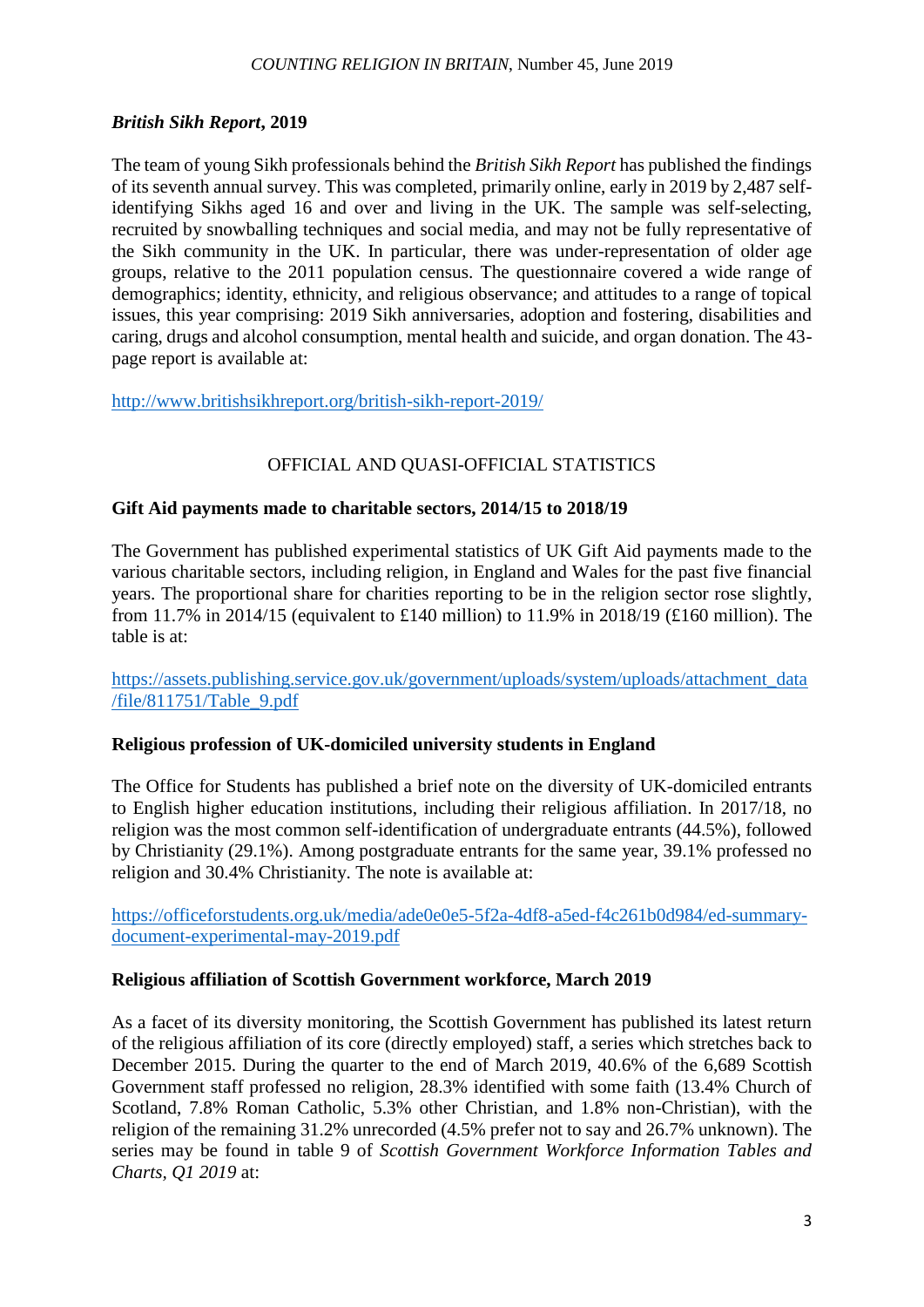<https://www.gov.scot/publications/workforce-information/>

## ACADEMIC STUDIES

#### **Understanding Unbelief Programme: interim findings about atheists and agnostics**

The Understanding Unbelief Programme, managed by the University of Kent and funded by the John Templeton Foundation during 2017-20, has published a 22-page report containing initial results from its core research project: Stephen Bullivant, Miguel Farias, Jonathan Lanman, and Lois Lee, *Understanding Unbelief: Atheists and Agnostics around the World – Interim Findings from 2019 Research in Brazil, China, Denmark, Japan, the United Kingdom, and the United States*. In each of these countries, online interviews were conducted with two samples: 900 unbelievers (atheists or agnostics), recruited to match pre-set quotas of unbelievers by sex, age, and region (as determined from replies to belief in God questions in the 2008 International Social Survey Programme and the 2010-14 World Values Surveys); and a national cross-section, by sex, age, and region, of 200 adults, for the purposes of comparison. Fieldwork was conducted via the Qualtrics Panels service in April-May 2019. In the UK, 81% of unbelievers identified as having no religion, but 15% still regarded themselves as Christians (as which 52% were brought up, against 42% who had been raised as religious nones). Given a choice of 12 different labels to describe their unbelief, a wide variety of answers was given, with 'non-religious' the commonest self-descriptor for UK agnostics (27%) and atheists (35%) alike. The remaining chapters in this short report cover unbelief in relation to the supernatural, science, worldviews, and personal values. The document can be downloaded from:

[https://research.kent.ac.uk/understandingunbelief/wp](https://research.kent.ac.uk/understandingunbelief/wp-content/uploads/sites/45/2019/05/UUReportRome.pdf)[content/uploads/sites/45/2019/05/UUReportRome.pdf](https://research.kent.ac.uk/understandingunbelief/wp-content/uploads/sites/45/2019/05/UUReportRome.pdf)

#### **ESRC research grant to open up UK Gallup opinion poll data for 1945-91**

The Economic and Social Research Council (ESRC) has awarded a £584,500 three-year (April 2019-March 2022) grant to the University of Southampton to enhance access to the post-war data generated by Social Surveys (Gallup Poll) Ltd., founded in 1937 as the British Institute of Public Opinion. The organization's extant wartime datasets have been available for many years, including through the UK Data Service (UKDS), but very few post-war datasets have found their way to UKDS. Among other outputs, this new project, led by Will Jennings, will digitize the codebooks for all surveys conducted by Social Surveys (Gallup Poll) Ltd between 1945 and 1991 and convert 700 individual surveys from this period from column binary data to current software and non-proprietary formats. This is potentially good news for followers of BRIN since, largely thanks to its long-time staffer Gordon Heald, Gallup in Britain was very active in conducting investigations into religion and related subjects. Preliminary information about the project is available at:

<https://gtr.ukri.org/projects?ref=ES%2FS000380%2F1>

For a flavour of the religious work of Social Surveys (Gallup Poll) Ltd, go to the compendium of data that BRIN collated, in 2015, from published and unpublished sources at:

[http://www.brin.ac.uk/wp-content/uploads/2011/12/Religion-in-Great-Britain-1939-99-A-](http://www.brin.ac.uk/wp-content/uploads/2011/12/Religion-in-Great-Britain-1939-99-A-Compendium-of-Gallup-Poll-Data.pdf)[Compendium-of-Gallup-Poll-Data.pdf](http://www.brin.ac.uk/wp-content/uploads/2011/12/Religion-in-Great-Britain-1939-99-A-Compendium-of-Gallup-Poll-Data.pdf)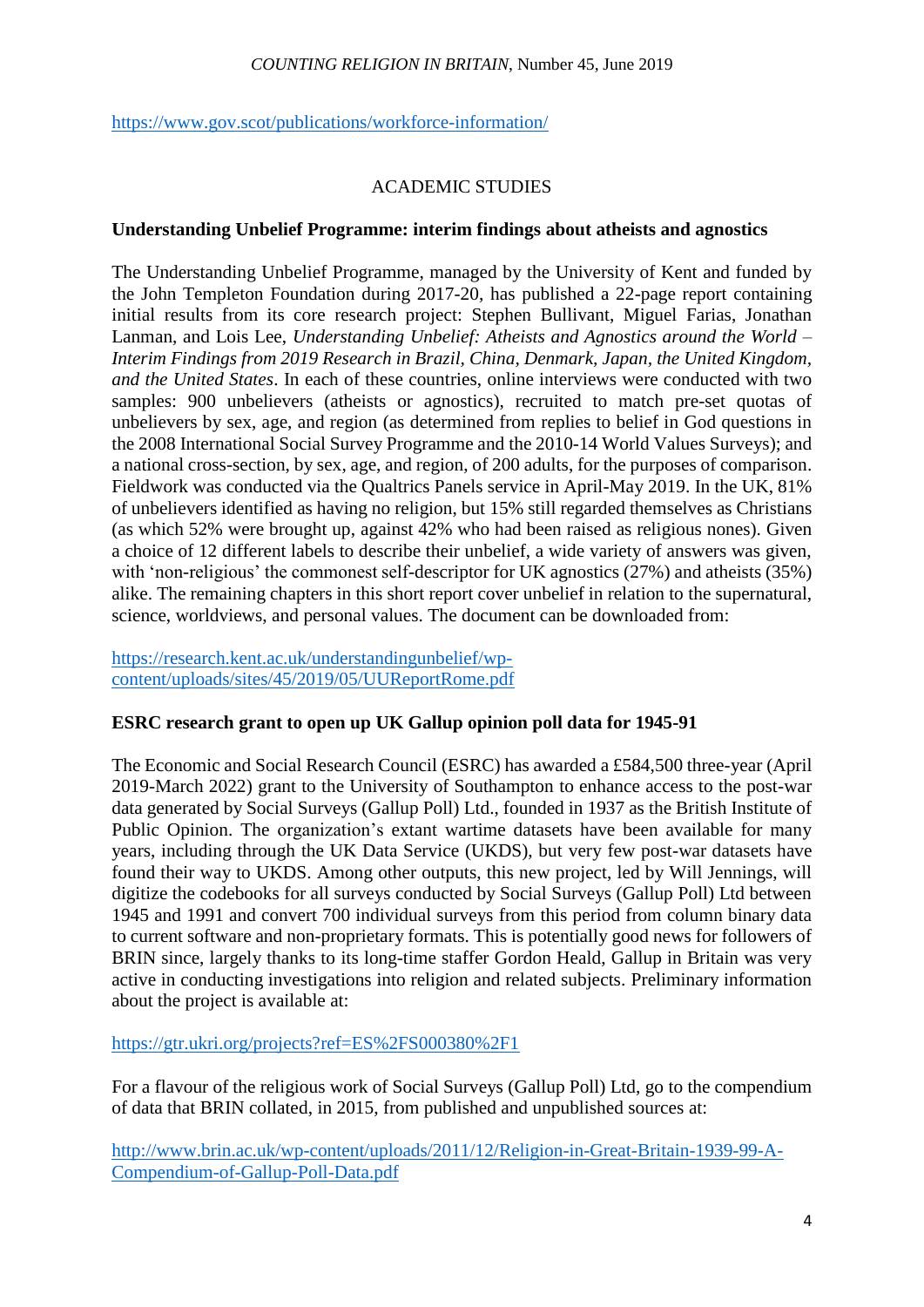## **Parental right of withdrawal of children from religious education in English schools**

The right of parents to withdraw their children from religious education (RE) in state schools was originally conceived as a protection for the interests of religious minorities at a time when religious instruction was predominantly of a Christian confessional nature. But 71% of the 450 school leaders and RE co-ordinators in England who replied to a recent mass email survey thought this right of withdrawal is no longer needed in contemporary multicultural society. Although 71% had experienced a request for full withdrawal from RE and 41% a request for selective withdrawal, currently the right appears to be little exercised, with 62% reporting no children withdrawn from RE in school and 94% fewer than four children. The findings of the survey are analysed by David Lundie and Cathal O'Siochru in their article in the online early edition of *British Journal of Religious Education*. 'The Right of Withdrawal from Religious Education in England: School Leaders' Beliefs, Experiences, and Understandings of Policy and Practice' is freely available at:

<https://www.tandfonline.com/doi/full/10.1080/01416200.2019.1628706>

## NEW DATASETS

## **UK Data Service, SN 8461: Annual Population Survey, January-December 2018**

The Annual Population Survey is compiled by the Office for National Statistics in partnership with the devolved administrations in Wales, Scotland, and Northern Ireland. It incorporates a sub-set of key variables from the several Labour Force Surveys and is designed to be sufficiently robust and large-scale to produce reliable estimates at local authority level. The January-December 2018 dataset is based on 284,104 face-to-face and telephone interviews with adults and young persons living away from the parental home. A question on religious affiliation is included: 'what is your religion?' in Britain and 'what is your religious denomination?' in Northern Ireland. A catalogue description of the dataset is available at:

<https://beta.ukdataservice.ac.uk/datacatalogue/studies/study?id=8461>

## **UK Data Service, SN 8464: Crime Survey for England and Wales, 2017-2018**

The Crime Survey for England and Wales (formerly the British Crime Survey) is a face-to-face victimization survey in which people resident in households in England and Wales are asked about their experiences of a range of crimes during the 12 months prior to interview as well as about their attitudes to different crime-related issues. The series began in 1982. The 2017-18 survey was conducted by Kantar Public (previously known as TNS BMRB) for the Home Office, Ministry of Justice, and Office for National Statistics and achieved 34,715 interviews with adults. In addition to investigating the incidence of religiously-motivated hate crime, respondents were asked to give their religious affiliation, which can obviously function as a background variable for analysing replies to any other part of the questionnaire. A catalogue description of the dataset is available at:

<https://beta.ukdataservice.ac.uk/datacatalogue/studies/study?id=8464>